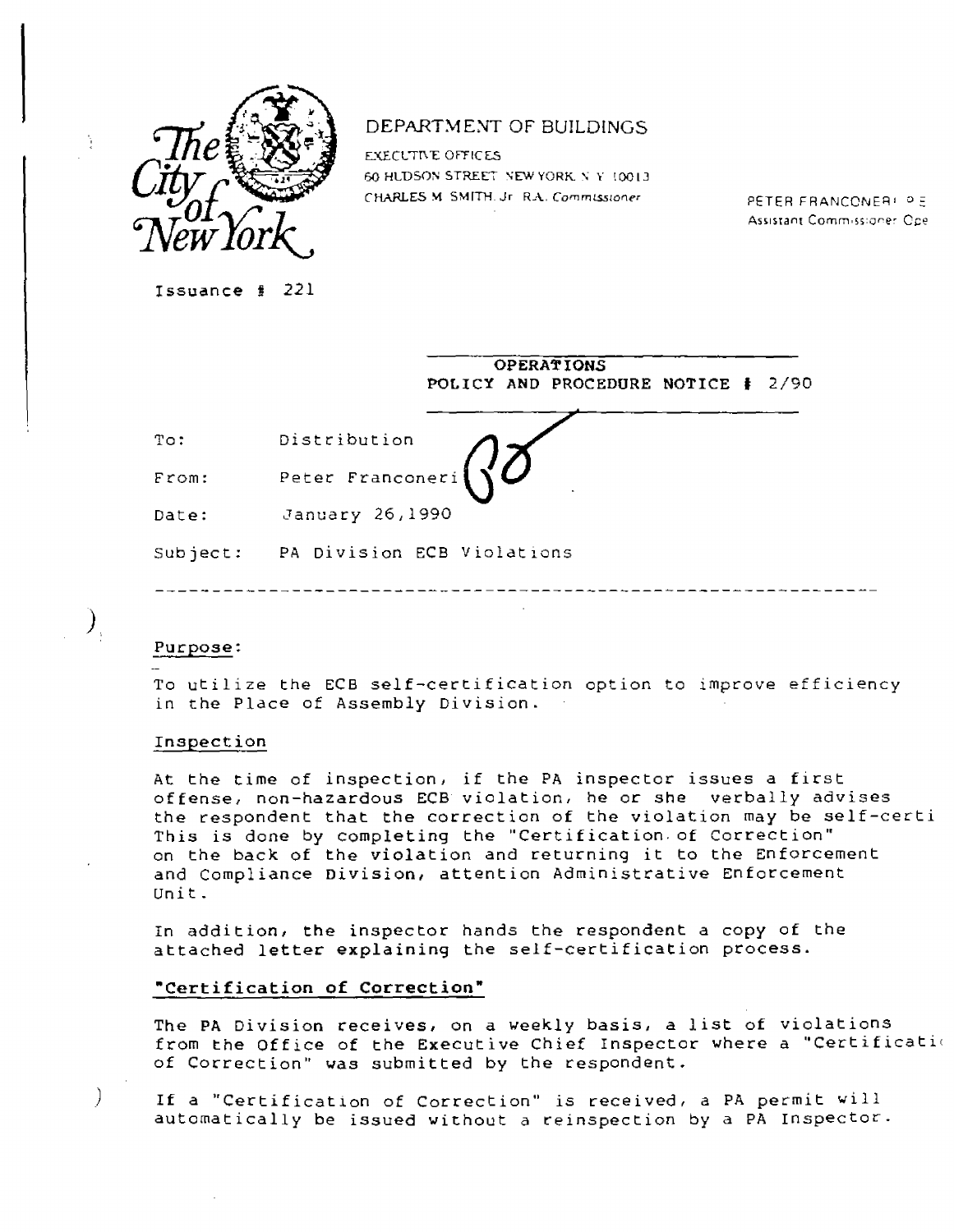#### Exceptions

.)

 $\big)_{j}$ 

Ĵ.

A reinspection must be performed before a PA permit is issued, under the following conditions, whether a "Certification of Correction was submitted or not:

- 1. The violation was a second-offense.
- 2. The violation was hazardous.

**- B 68 - failure to provide at least two means of egress - B 69 - required means of egress obstructed** 

- 3. The violation was issued because the inspector was unable **to complete an inspection.**  - B64 - approved PA plans not available for inspection.
- 4. Other violations are pending against this PA.

#### Automatic Pass

The certifications resulting in an automatic permit issuance are marked "P" next to the address on the printout. The premises with a "P" are matched against the violation reinspection cards (pink). The cards are pulled and marked "Pass". The date of self-certification and "AEU" ace also indicated on the cards. The cards are then signed by the clerk, initialed by the Chief Inspector or Assistant Chief Inspector of the PA Division and forwarded to MIS through Quality Control. In addition, the date that the card was marked pass is indicated on the "Certification of Correction" list next to each entry with a "P". MIS prints and mails the PA permits to the permitee.

PF:HG:mh